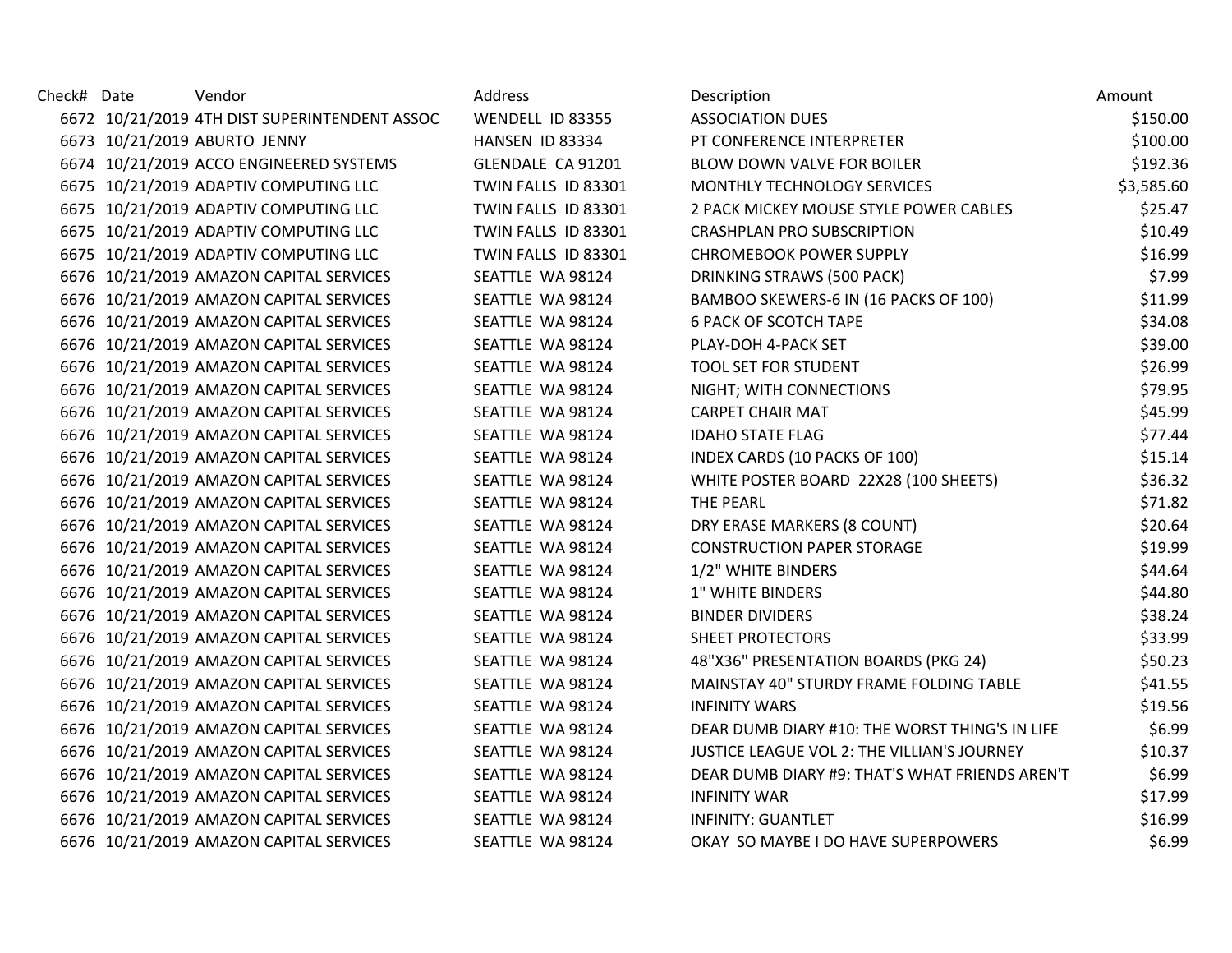| 6676 10/21/2019 AMAZON CAPITAL SERVICES | SEATTLE WA 98124       | THE LIGHTNING THEIF: THE GRAPHIC NOVEL         | \$10.39     |
|-----------------------------------------|------------------------|------------------------------------------------|-------------|
| 6676 10/21/2019 AMAZON CAPITAL SERVICES | SEATTLE WA 98124       | <b>JUSTICE LEAGE: VOL 1</b>                    | \$12.85     |
| 6676 10/21/2019 AMAZON CAPITAL SERVICES | SEATTLE WA 98124       | 158 BOOKS PURCHASED (SEE ATTACHED LIST)        | \$1,192.69  |
| 6676 10/21/2019 AMAZON CAPITAL SERVICES | SEATTLE WA 98124       | SEE ATTCHED LIST OF BOOKS                      | \$3,199.62  |
| 6676 10/21/2019 AMAZON CAPITAL SERVICES | SEATTLE WA 98124       | PLASTIC ROLL CAR WHEEL (100 PCS)               | \$19.00     |
| 6676 10/21/2019 AMAZON CAPITAL SERVICES | SEATTLE WA 98124       | AMERICAN FLAG                                  | \$71.78     |
| 6676 10/21/2019 AMAZON CAPITAL SERVICES | SEATTLE WA 98124       | LEARNING RESOURCES HANDY SCOOPERS              | \$9.49      |
| 6676 10/21/2019 AMAZON CAPITAL SERVICES | SEATTLE WA 98124       | <b>OCIAN ANIMALS FIGURES</b>                   | \$12.48     |
| 6676 10/21/2019 AMAZON CAPITAL SERVICES | SEATTLE WA 98124       | BIORB CLASSIC 30 L AQUARIUM                    | \$99.00     |
| 6676 10/21/2019 AMAZON CAPITAL SERVICES | SEATTLE WA 98124       | SENSORY 4U WATER BEADS OCEAN BREEZE            | \$7.25      |
| 6676 10/21/2019 AMAZON CAPITAL SERVICES | SEATTLE WA 98124       | <b>SHIPPING &amp; HANDELING</b>                | \$20.14     |
| 6676 10/21/2019 AMAZON CAPITAL SERVICES | SEATTLE WA 98124       | ECO CRAFT STIX COLORED (BOX OF 1000)           | \$12.25     |
| 6676 10/21/2019 AMAZON CAPITAL SERVICES | SEATTLE WA 98124       | <b>RUBBER BANDS</b>                            | \$3.95      |
| 6676 10/21/2019 AMAZON CAPITAL SERVICES | SEATTLE WA 98124       | NATURAL WOODEN POPSICLE CRAFT STICKS (BOX OF 1 | \$11.99     |
| 6676 10/21/2019 AMAZON CAPITAL SERVICES | SEATTLE WA 98124       | <b>SHIPPING</b>                                | \$5.99      |
| 6676 10/21/2019 AMAZON CAPITAL SERVICES | SEATTLE WA 98124       | NITRILE EXAM GLOVES (L)                        | \$17.90     |
| 6676 10/21/2019 AMAZON CAPITAL SERVICES | SEATTLE WA 98124       | 1000 COUNT BAMBOO TOOTHPICKS                   | \$7.96      |
| 6676 10/21/2019 AMAZON CAPITAL SERVICES | SEATTLE WA 98124       | <b>GALLON ZIPLOCK STORAGE BAGS</b>             | \$32.08     |
| 6676 10/21/2019 AMAZON CAPITAL SERVICES | SEATTLE WA 98124       | PLAIN WHITE COASTERS (125)                     | \$15.99     |
| 6676 10/21/2019 AMAZON CAPITAL SERVICES | SEATTLE WA 98124       | <b>12 INCH BALLOONS</b>                        | \$9.99      |
| 6677 10/21/2019 AMERICAN FIDELITY       | OKLAHOMA CITY OK 73125 | <b>HSA DEPOSIT - 102019</b>                    | \$764.00    |
| 6678 10/21/2019 BLUE CROSS OF IDAHO     | <b>BOISE ID 83707</b>  | MEDICAL BENEFIT - 102019                       | \$32,358.98 |
| 6679 10/21/2019 SPARKLIGHT              | PHOENIX AZ 85062       | PHONE SERVICE                                  | \$324.21    |
| 6680 10/21/2019 CARSON DAVID            | KIMBERLY ID 83341      | MILEAGE TO REGION 4 SUPER MTG-SEPT             | \$12.72     |
| 6680 10/21/2019 CARSON DAVID            | KIMBERLY ID 83341      | MILEAGE TO FB GAME IN RICHFIELD                | \$51.94     |
| 6680 10/21/2019 CARSON DAVID            | KIMBERLY ID 83341      | MILEAGE FOR FED PROGRAM DIR MTG                | \$161.12    |
| 6680 10/21/2019 CARSON DAVID            | KIMBERLY ID 83341      | MILEAGE TO REGION 4 SUPER MTG-OCT              | \$12.72     |
| 6681 10/21/2019 CAXTON                  | CALDWELL ID 83605      | FINE BLACK SHARPIE MARKERS                     | \$19.90     |
| 6681 10/21/2019 CAXTON                  | CALDWELL ID 83605      | <b>RETURNED WRONG DOTS</b>                     | $-512.18$   |
| 6681 10/21/2019 CAXTON                  | CALDWELL ID 83605      | LIBRARY BOOK PROTECTO FILM                     | \$59.96     |
| 6681 10/21/2019 CAXTON                  | CALDWELL ID 83605      | <b>BLACK TEMPRA PAINT</b>                      | \$10.72     |
| 6681 10/21/2019 CAXTON                  | CALDWELL ID 83605      | AIRWICK SCENTED OIL REFILL                     | \$18.50     |
| 6681 10/21/2019 CAXTON                  | CALDWELL ID 83605      | RED REPLACEMENT DOT LABELS                     | \$3.82      |
| 6681 10/21/2019 CAXTON                  | CALDWELL ID 83605      | <b>GREEN HIGHLIGHTERS</b>                      | \$1.38      |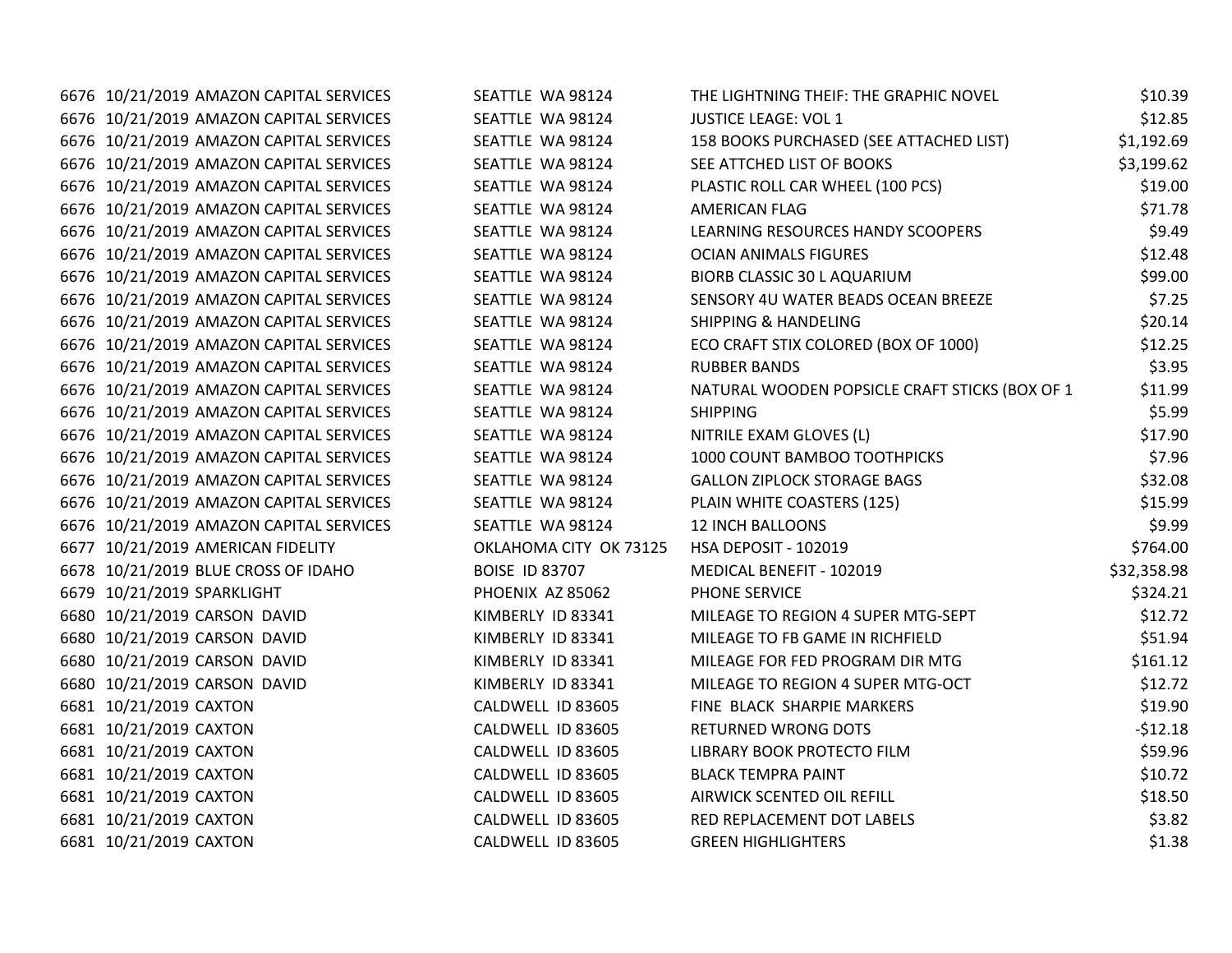| 6681 10/21/2019 CAXTON                    | CALDWELL ID 83605        | RM-PINK PULSAR PAPER & MARTIAN GREEN PAPER | \$21.62     |
|-------------------------------------------|--------------------------|--------------------------------------------|-------------|
| 6681 10/21/2019 CAXTON                    | CALDWELL ID 83605        | G2 PREMIUM RETRACTABLE GEL PEN (DZ)        | \$17.16     |
| 6682 10/21/2019 CHARLIE'S PRODUCE         | SEATTLE WA 98124         | <b>PRODUCE</b>                             | $-$ \$41.50 |
| 6682 10/21/2019 CHARLIE'S PRODUCE         | SEATTLE WA 98124         | <b>PRODUCE</b>                             | \$84.50     |
| 6682 10/21/2019 CHARLIE'S PRODUCE         | SEATTLE WA 98124         | <b>PRODUCE</b>                             | \$206.01    |
| 6682 10/21/2019 CHARLIE'S PRODUCE         | SEATTLE WA 98124         | <b>PRODUCE</b>                             | \$194.36    |
| 6682 10/21/2019 CHARLIE'S PRODUCE         | SEATTLE WA 98124         | <b>PRODUCE</b>                             | \$217.55    |
| 6682 10/21/2019 CHARLIE'S PRODUCE         | SEATTLE WA 98124         | <b>PRODUCE</b>                             | \$107.44    |
| 6682 10/21/2019 CHARLIE'S PRODUCE         | SEATTLE WA 98124         | <b>PRODUCE</b>                             | $-516.00$   |
| 6682 10/21/2019 CHARLIE'S PRODUCE         | SEATTLE WA 98124         | <b>PRODUCE</b>                             | \$114.50    |
| 6682 10/21/2019 CHARLIE'S PRODUCE         | SEATTLE WA 98124         | <b>PRODUCE</b>                             | \$304.15    |
| 6683 10/21/2019 CITY OF HANSEN            | HANSEN ID 83334          | SEWER                                      | \$301.50    |
| 6683 10/21/2019 CITY OF HANSEN            | HANSEN ID 83334          | <b>SUMMER WATER</b>                        | \$15.03     |
| 6683 10/21/2019 CITY OF HANSEN            | HANSEN ID 83334          | WATER                                      | \$229.50    |
| 6684 10/21/2019 COLLEGE OF SOUTHERN IDAHO | TWIN FALLS ID 83303-1238 | SUMMER PROGRAM-CSI PERSONNEL COST          | \$1,480.75  |
| 6685 10/21/2019 CONK TIFFANY              | HANSEN ID 83334          | <b>WOODEN YARD STICKS</b>                  | \$45.52     |
| 6685 10/21/2019 CONK TIFFANY              | HANSEN ID 83334          | USA & WORLD DESK MAP (8)                   | \$74.48     |
| 6685 10/21/2019 CONK TIFFANY              | HANSEN ID 83334          | <b>CALCULATORS</b>                         | \$338.19    |
| 6686 10/21/2019 CULLIGAN MAGIC VALLEY     | TWIN FALLS ID 83301      | LUNCH RM                                   | \$15.45     |
| 6686 10/21/2019 CULLIGAN MAGIC VALLEY     | TWIN FALLS ID 83301      | JR/SR HIGH                                 | \$47.80     |
| 6686 10/21/2019 CULLIGAN MAGIC VALLEY     | TWIN FALLS ID 83301      | ELEMENTARY                                 | \$56.25     |
| 6687 10/21/2019 DAVIS KAILEE              | HANSEN ID 83334          | MILEAGE TO BOISE FOR ACCREDITATION MTG     | \$159.00    |
| 6688 10/21/2019 DECKER EQUIPMENT          | VASSAR MI 48768-8802     | <b>EXIT LIGHT GUARD</b>                    | \$467.40    |
| 6688 10/21/2019 DECKER EQUIPMENT          | VASSAR MI 48768-8802     | SPEED LIMIT SIGN FOR ELEMENTARY            | \$26.85     |
| 6688 10/21/2019 DECKER EQUIPMENT          | VASSAR MI 48768-8802     | <b>SHIPPING &amp; HANDELING</b>            | \$14.95     |
| 6688 10/21/2019 DECKER EQUIPMENT          | VASSAR MI 48768-8802     | <b>EXIT SIGN GUARD</b>                     | \$81.96     |
| 6689 10/21/2019 FOOD SERVICES OF AMERICA  | SEATTLE WA 98124-1846    | <b>FOOD</b>                                | \$963.34    |
| 6689 10/21/2019 FOOD SERVICES OF AMERICA  | SEATTLE WA 98124-1846    | <b>FOOD</b>                                | \$544.93    |
| 6689 10/21/2019 FOOD SERVICES OF AMERICA  | SEATTLE WA 98124-1846    | FRIDAY SCHOOL LUNCH-ELEM                   | \$36.71     |
| 6689 10/21/2019 FOOD SERVICES OF AMERICA  | SEATTLE WA 98124-1846    | FRIDAY SCHOOL LUNCH-HS                     | \$36.71     |
| 6689 10/21/2019 FOOD SERVICES OF AMERICA  | SEATTLE WA 98124-1846    | <b>FOOD &amp; SUPPLIES</b>                 | \$112.98    |
| 6689 10/21/2019 FOOD SERVICES OF AMERICA  | SEATTLE WA 98124-1846    | <b>FOOD</b>                                | \$1,164.11  |
| 6689 10/21/2019 FOOD SERVICES OF AMERICA  | SEATTLE WA 98124-1846    | <b>FOOD</b>                                | \$622.75    |
| 6690 10/21/2019 GEM STATE PAPER           | TWIN FALLS ID 83303-0469 | <b>CREDIT</b>                              | $-532.65$   |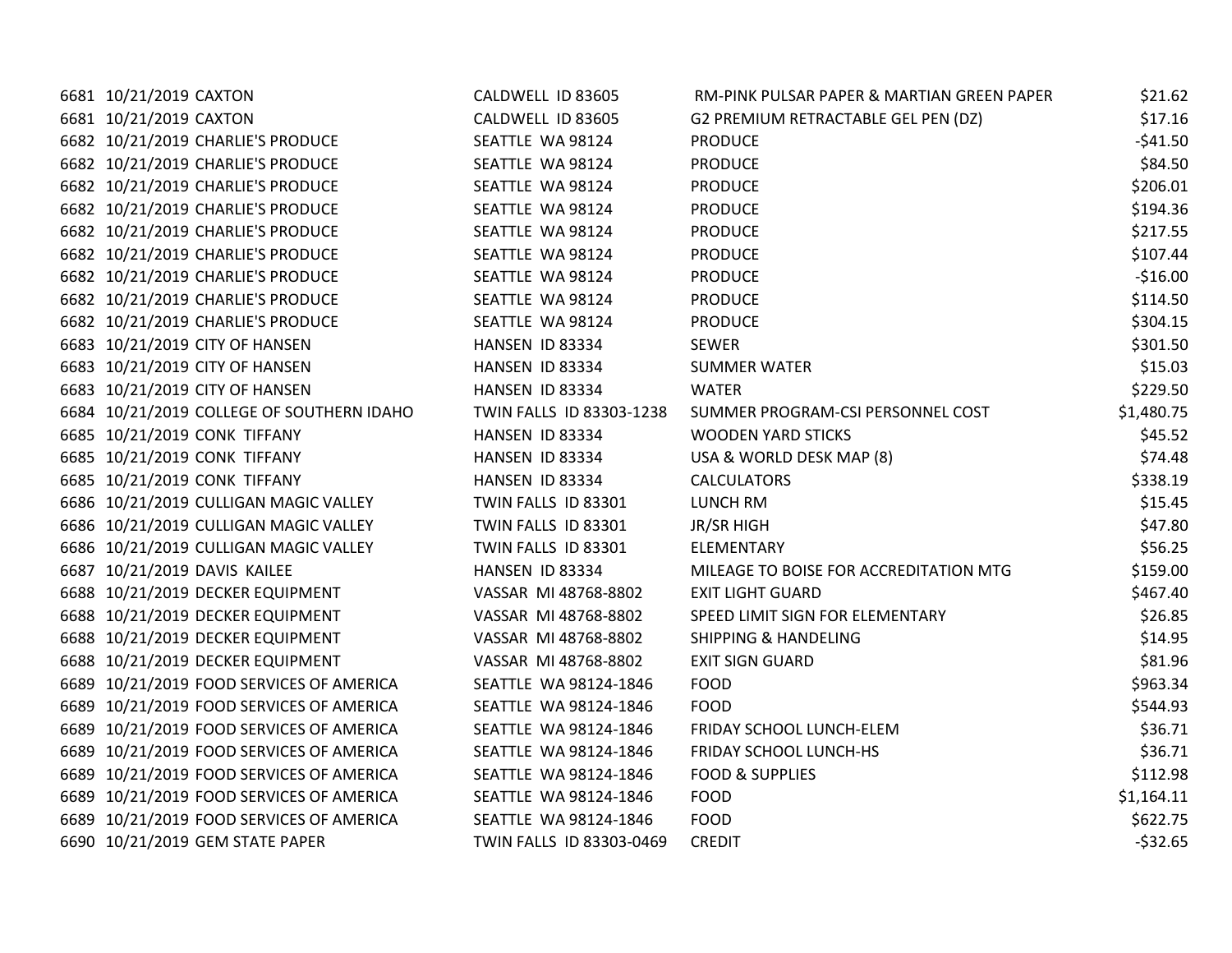| 6690 10/21/2019 GEM STATE PAPER              | TWIN FALLS ID 83303-0469 | <b>CREDIT</b>                               | $-532.65$   |
|----------------------------------------------|--------------------------|---------------------------------------------|-------------|
| 6690 10/21/2019 GEM STATE PAPER              | TWIN FALLS ID 83303-0469 | <b>CUSTODIAL SUPPLIES</b>                   | \$194.04    |
| 6691 10/21/2019 GLACIER REFRIGERATION INC    | TWIN FALLS ID 83303      | DRAIN PAN HEATER WAS BURNT OUT              | \$511.82    |
| 6692 10/21/2019 GRANT PAM                    | SUN VALLEY ID 83354      | MILEAGE FOR SUMMER MIGRANT TUTORING         | \$16.96     |
| 6693 10/21/2019 GREAT AMERICA FINANCIAL SERV | DALLAS TX 75266-0831     | COPIER AGREEMENT-JR/SR HIGH                 | \$121.00    |
| 6693 10/21/2019 GREAT AMERICA FINANCIAL SERV | DALLAS TX 75266-0831     | <b>COPIER AGREEMENT-ELEM</b>                | \$138.00    |
| 6694 10/21/2019 HAFFNER'S LOCK & KEY         | TWIN FALLS ID 83301      | <b>COPIES OF KEYS</b>                       | \$7.74      |
| 6694 10/21/2019 HAFFNER'S LOCK & KEY         | TWIN FALLS ID 83301      | LOCK REPLACEMENT FOR HS SCIENCE RM          | \$575.95    |
| 6695 10/21/2019 HAMILTON SHAREE              | KIMBERLY ID 83341        | SNACKS FOR HISPANIC YOUTH LEADERSHIP SUMMIT | \$27.51     |
| 6695 10/21/2019 HAMILTON SHAREE              | KIMBERLY ID 83341        | MEALS FOR S HAMILTON & H SKINNER            | \$34.40     |
| 6695 10/21/2019 HAMILTON SHAREE              | KIMBERLY ID 83341        | MILEAGE TO FACE CONF                        | \$161.12    |
| 6696 10/21/2019 HANSEN SCHOOL DISTRICT       |                          | SALES TAX FOR LUNCH RM                      | \$1.36      |
| 6696 10/21/2019 HANSEN SCHOOL DISTRICT       |                          | M SETOKI'S ALTERNATIVE AUTHORIZATION FEE    | \$100.00    |
| 6697 10/21/2019 HANSEN SCHOOL DISTRICT #415  |                          | EMPLOYER SHARE FICA & MDCR - 102019         | \$13,580.90 |
| 6698 10/21/2019 HANSEN SCHOOL DISTRICT #415  |                          | <b>EMPLOYER SHARE PERSI - 102019</b>        | \$21,694.43 |
| 6699 10/21/2019 HANSEN SCHOOL DISTRICT #415  |                          | 21st CENTURY-TRANSPORTAT - 102019           | \$491.61    |
| 6699 10/21/2019 HANSEN SCHOOL DISTRICT #415  |                          | TRANSPORTATION- ACTVTY D - 102019           | \$525.04    |
| 6699 10/21/2019 HANSEN SCHOOL DISTRICT #415  |                          | TRANSPORTATION- DOWN TIM - 102019           | \$381.30    |
| 6699 10/21/2019 HANSEN SCHOOL DISTRICT #415  |                          | TRANSPORTATION-OFFICE - 102019              | \$212.71    |
| 6699 10/21/2019 HANSEN SCHOOL DISTRICT #415  |                          | TRANSPORTATION-OTHER - 102019               | \$123.00    |
| 6699 10/21/2019 HANSEN SCHOOL DISTRICT #415  |                          | TRANSPORTATION- PUPIL TR - 102019           | \$2,923.31  |
| 6699 10/21/2019 HANSEN SCHOOL DISTRICT #415  |                          | TRANSPORTATION-MECHANIC - 102019            | \$873.60    |
| 6699 10/21/2019 HANSEN SCHOOL DISTRICT #415  |                          | TRANSPORTATION-SUPERVISO - 102019           | \$971.40    |
| 6699 10/21/2019 HANSEN SCHOOL DISTRICT #415  |                          | <b>GROUNDS - 102019</b>                     | \$272.00    |
| 6699 10/21/2019 HANSEN SCHOOL DISTRICT #415  |                          | BUILDING MAINT - 102019                     | \$4,287.08  |
| 6699 10/21/2019 HANSEN SCHOOL DISTRICT #415  |                          | BUILDING CARE - 102019                      | \$4,464.28  |
| 6699 10/21/2019 HANSEN SCHOOL DISTRICT #415  |                          | <b>BUSINESS OPERATION - 102019</b>          | \$3,332.60  |
| 6699 10/21/2019 HANSEN SCHOOL DISTRICT #415  |                          | ADMIN ASSISTANT-SEC - 102019                | \$1,428.00  |
| 6699 10/21/2019 HANSEN SCHOOL DISTRICT #415  |                          | ADMIN ASSISTANT-ELEMENTA - 102019           | \$964.93    |
| 6699 10/21/2019 HANSEN SCHOOL DISTRICT #415  |                          | ADMINISTRATION-SECONDARY - 102019           | \$5,215.94  |
| 6699 10/21/2019 HANSEN SCHOOL DISTRICT #415  |                          | ADMINISTRATION-ELEMENTAR - 102019           | \$4,853.99  |
| 6699 10/21/2019 HANSEN SCHOOL DISTRICT #415  |                          | DISTRICT ADMINISTRAT - 102019               | \$7,425.00  |
| 6699 10/21/2019 HANSEN SCHOOL DISTRICT #415  |                          | SPED SUPPORT CLASSIFIED - 102019            | \$486.78    |
| 6699 10/21/2019 HANSEN SCHOOL DISTRICT #415  |                          | SPED SUPPORT DIRECTOR-SE - 102019           | \$333.33    |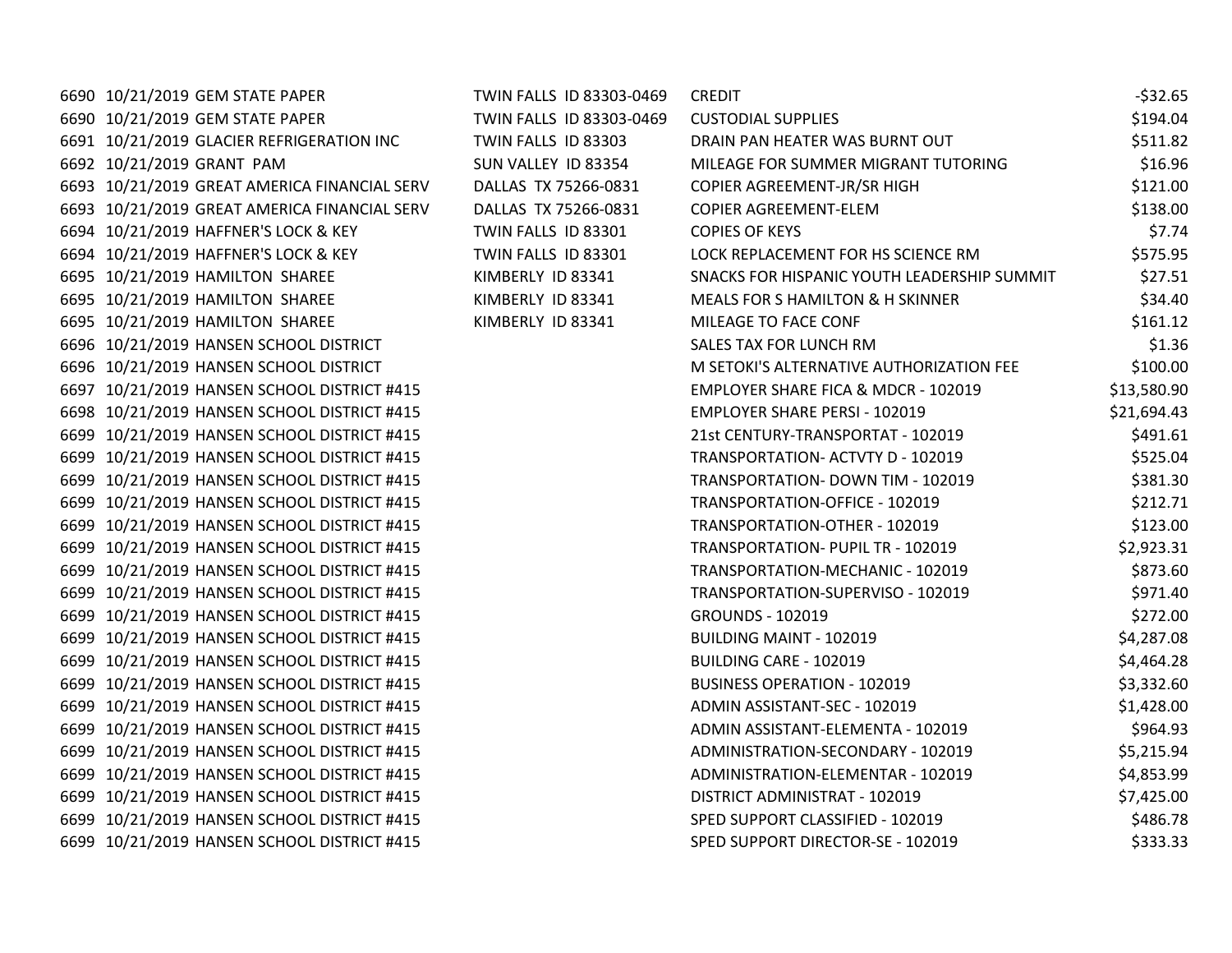| SPED SUPORT-BIP DIRECTOR - 102019                                                                                                                                                                                                                                                                                                                                                                                                                                                                                                                                                                                                                                                                                                                                                                                                                                                                                                                                                                                                                                                                                                                                                                                                                                                                                                                                                                                                                                                                                                                                                                                                                          | \$333.33    |
|------------------------------------------------------------------------------------------------------------------------------------------------------------------------------------------------------------------------------------------------------------------------------------------------------------------------------------------------------------------------------------------------------------------------------------------------------------------------------------------------------------------------------------------------------------------------------------------------------------------------------------------------------------------------------------------------------------------------------------------------------------------------------------------------------------------------------------------------------------------------------------------------------------------------------------------------------------------------------------------------------------------------------------------------------------------------------------------------------------------------------------------------------------------------------------------------------------------------------------------------------------------------------------------------------------------------------------------------------------------------------------------------------------------------------------------------------------------------------------------------------------------------------------------------------------------------------------------------------------------------------------------------------------|-------------|
| SPED SUPPORT DIRECTOR-EL - 102019                                                                                                                                                                                                                                                                                                                                                                                                                                                                                                                                                                                                                                                                                                                                                                                                                                                                                                                                                                                                                                                                                                                                                                                                                                                                                                                                                                                                                                                                                                                                                                                                                          | \$333.33    |
| <b>GUIDANCE EXTENDED DAYS - 102019</b>                                                                                                                                                                                                                                                                                                                                                                                                                                                                                                                                                                                                                                                                                                                                                                                                                                                                                                                                                                                                                                                                                                                                                                                                                                                                                                                                                                                                                                                                                                                                                                                                                     | \$278.65    |
| GUIDANCE-SEC - 102019                                                                                                                                                                                                                                                                                                                                                                                                                                                                                                                                                                                                                                                                                                                                                                                                                                                                                                                                                                                                                                                                                                                                                                                                                                                                                                                                                                                                                                                                                                                                                                                                                                      | \$2,622.92  |
| GUIDANCE-ELEM - 102019                                                                                                                                                                                                                                                                                                                                                                                                                                                                                                                                                                                                                                                                                                                                                                                                                                                                                                                                                                                                                                                                                                                                                                                                                                                                                                                                                                                                                                                                                                                                                                                                                                     | \$696.78    |
| ATHLETIC DIRECTOR - 102019                                                                                                                                                                                                                                                                                                                                                                                                                                                                                                                                                                                                                                                                                                                                                                                                                                                                                                                                                                                                                                                                                                                                                                                                                                                                                                                                                                                                                                                                                                                                                                                                                                 | \$417.08    |
| ACTIVITY-COACH - 102019                                                                                                                                                                                                                                                                                                                                                                                                                                                                                                                                                                                                                                                                                                                                                                                                                                                                                                                                                                                                                                                                                                                                                                                                                                                                                                                                                                                                                                                                                                                                                                                                                                    | \$14,180.83 |
| SPECIAL ED PRESCHOOL-PAR - 102019                                                                                                                                                                                                                                                                                                                                                                                                                                                                                                                                                                                                                                                                                                                                                                                                                                                                                                                                                                                                                                                                                                                                                                                                                                                                                                                                                                                                                                                                                                                                                                                                                          | \$142.50    |
| SPECIAL ED PRESCHOOL-TEA - 102019                                                                                                                                                                                                                                                                                                                                                                                                                                                                                                                                                                                                                                                                                                                                                                                                                                                                                                                                                                                                                                                                                                                                                                                                                                                                                                                                                                                                                                                                                                                                                                                                                          | \$3,942.66  |
| SPECIAL ED CLASSIFIED-SE - 102019                                                                                                                                                                                                                                                                                                                                                                                                                                                                                                                                                                                                                                                                                                                                                                                                                                                                                                                                                                                                                                                                                                                                                                                                                                                                                                                                                                                                                                                                                                                                                                                                                          | \$606.64    |
| SPECIAL ED CLASSIFIED-EL - 102019                                                                                                                                                                                                                                                                                                                                                                                                                                                                                                                                                                                                                                                                                                                                                                                                                                                                                                                                                                                                                                                                                                                                                                                                                                                                                                                                                                                                                                                                                                                                                                                                                          | \$401.03    |
| SPECIAL ED CERTIFIED-SEC - 102019                                                                                                                                                                                                                                                                                                                                                                                                                                                                                                                                                                                                                                                                                                                                                                                                                                                                                                                                                                                                                                                                                                                                                                                                                                                                                                                                                                                                                                                                                                                                                                                                                          | \$4,676.25  |
| SPECIAL ED CERTIFIED-ELE - 102019                                                                                                                                                                                                                                                                                                                                                                                                                                                                                                                                                                                                                                                                                                                                                                                                                                                                                                                                                                                                                                                                                                                                                                                                                                                                                                                                                                                                                                                                                                                                                                                                                          | \$3,776.00  |
| SECONDARY-VOCATIONAL EDU - 102019                                                                                                                                                                                                                                                                                                                                                                                                                                                                                                                                                                                                                                                                                                                                                                                                                                                                                                                                                                                                                                                                                                                                                                                                                                                                                                                                                                                                                                                                                                                                                                                                                          | \$3,291.66  |
| SUB TEACHER-SECONDARY - 102019                                                                                                                                                                                                                                                                                                                                                                                                                                                                                                                                                                                                                                                                                                                                                                                                                                                                                                                                                                                                                                                                                                                                                                                                                                                                                                                                                                                                                                                                                                                                                                                                                             | \$760.00    |
| SUB PARA-SECONDARY - 102019                                                                                                                                                                                                                                                                                                                                                                                                                                                                                                                                                                                                                                                                                                                                                                                                                                                                                                                                                                                                                                                                                                                                                                                                                                                                                                                                                                                                                                                                                                                                                                                                                                | \$342.00    |
| LEP CERTIFIED SEC - 102019                                                                                                                                                                                                                                                                                                                                                                                                                                                                                                                                                                                                                                                                                                                                                                                                                                                                                                                                                                                                                                                                                                                                                                                                                                                                                                                                                                                                                                                                                                                                                                                                                                 | \$259.58    |
| SECONDARY TEACHER - 102019                                                                                                                                                                                                                                                                                                                                                                                                                                                                                                                                                                                                                                                                                                                                                                                                                                                                                                                                                                                                                                                                                                                                                                                                                                                                                                                                                                                                                                                                                                                                                                                                                                 | \$27,136.38 |
| SECONDARY-WORKED PREP - 102019                                                                                                                                                                                                                                                                                                                                                                                                                                                                                                                                                                                                                                                                                                                                                                                                                                                                                                                                                                                                                                                                                                                                                                                                                                                                                                                                                                                                                                                                                                                                                                                                                             | \$105.81    |
| SUB ADMIN SECRETARY-ELEM - 102019                                                                                                                                                                                                                                                                                                                                                                                                                                                                                                                                                                                                                                                                                                                                                                                                                                                                                                                                                                                                                                                                                                                                                                                                                                                                                                                                                                                                                                                                                                                                                                                                                          | \$228.00    |
| SUB PARA-ELEMENTARY - 102019                                                                                                                                                                                                                                                                                                                                                                                                                                                                                                                                                                                                                                                                                                                                                                                                                                                                                                                                                                                                                                                                                                                                                                                                                                                                                                                                                                                                                                                                                                                                                                                                                               | \$190.00    |
| SUB TEACHER-ELEMENTARY - 102019                                                                                                                                                                                                                                                                                                                                                                                                                                                                                                                                                                                                                                                                                                                                                                                                                                                                                                                                                                                                                                                                                                                                                                                                                                                                                                                                                                                                                                                                                                                                                                                                                            | \$798.00    |
| ELEMENTARY PARA - 102019                                                                                                                                                                                                                                                                                                                                                                                                                                                                                                                                                                                                                                                                                                                                                                                                                                                                                                                                                                                                                                                                                                                                                                                                                                                                                                                                                                                                                                                                                                                                                                                                                                   | \$1,233.00  |
| LEP CERTIFIED ELEM - 102019                                                                                                                                                                                                                                                                                                                                                                                                                                                                                                                                                                                                                                                                                                                                                                                                                                                                                                                                                                                                                                                                                                                                                                                                                                                                                                                                                                                                                                                                                                                                                                                                                                | \$259.58    |
| ELEMENTARY TEACHER - 102019                                                                                                                                                                                                                                                                                                                                                                                                                                                                                                                                                                                                                                                                                                                                                                                                                                                                                                                                                                                                                                                                                                                                                                                                                                                                                                                                                                                                                                                                                                                                                                                                                                | \$39,538.34 |
| PROFESSIONAL TECHNICAL E - 102019                                                                                                                                                                                                                                                                                                                                                                                                                                                                                                                                                                                                                                                                                                                                                                                                                                                                                                                                                                                                                                                                                                                                                                                                                                                                                                                                                                                                                                                                                                                                                                                                                          | \$666.66    |
| <b>SAFE &amp; DRUG FREE - 102019</b>                                                                                                                                                                                                                                                                                                                                                                                                                                                                                                                                                                                                                                                                                                                                                                                                                                                                                                                                                                                                                                                                                                                                                                                                                                                                                                                                                                                                                                                                                                                                                                                                                       | \$333.33    |
| TITLE I-CLASSIFIED - 102019                                                                                                                                                                                                                                                                                                                                                                                                                                                                                                                                                                                                                                                                                                                                                                                                                                                                                                                                                                                                                                                                                                                                                                                                                                                                                                                                                                                                                                                                                                                                                                                                                                | \$2,307.65  |
| TITLE I-CERTIFIED - 102019                                                                                                                                                                                                                                                                                                                                                                                                                                                                                                                                                                                                                                                                                                                                                                                                                                                                                                                                                                                                                                                                                                                                                                                                                                                                                                                                                                                                                                                                                                                                                                                                                                 | \$5,606.82  |
| MIGRANT C CERTIFIED SEC - 102019                                                                                                                                                                                                                                                                                                                                                                                                                                                                                                                                                                                                                                                                                                                                                                                                                                                                                                                                                                                                                                                                                                                                                                                                                                                                                                                                                                                                                                                                                                                                                                                                                           | \$185.41    |
| MIGRANT C-CLASSIFIED ELE - 102019                                                                                                                                                                                                                                                                                                                                                                                                                                                                                                                                                                                                                                                                                                                                                                                                                                                                                                                                                                                                                                                                                                                                                                                                                                                                                                                                                                                                                                                                                                                                                                                                                          | \$331.35    |
| MIGRANT C CERTIFIED ELEM - 102019                                                                                                                                                                                                                                                                                                                                                                                                                                                                                                                                                                                                                                                                                                                                                                                                                                                                                                                                                                                                                                                                                                                                                                                                                                                                                                                                                                                                                                                                                                                                                                                                                          | \$387.51    |
| IDEA PART B CLASSIFIED S - 102019                                                                                                                                                                                                                                                                                                                                                                                                                                                                                                                                                                                                                                                                                                                                                                                                                                                                                                                                                                                                                                                                                                                                                                                                                                                                                                                                                                                                                                                                                                                                                                                                                          | \$1,516.46  |
| IDEA PART B-CLASSIFIED E - 102019                                                                                                                                                                                                                                                                                                                                                                                                                                                                                                                                                                                                                                                                                                                                                                                                                                                                                                                                                                                                                                                                                                                                                                                                                                                                                                                                                                                                                                                                                                                                                                                                                          | \$1,957.97  |
| 6699 10/21/2019 HANSEN SCHOOL DISTRICT #415<br>6699 10/21/2019 HANSEN SCHOOL DISTRICT #415<br>6699 10/21/2019 HANSEN SCHOOL DISTRICT #415<br>6699 10/21/2019 HANSEN SCHOOL DISTRICT #415<br>6699 10/21/2019 HANSEN SCHOOL DISTRICT #415<br>6699 10/21/2019 HANSEN SCHOOL DISTRICT #415<br>6699 10/21/2019 HANSEN SCHOOL DISTRICT #415<br>6699 10/21/2019 HANSEN SCHOOL DISTRICT #415<br>6699 10/21/2019 HANSEN SCHOOL DISTRICT #415<br>6699 10/21/2019 HANSEN SCHOOL DISTRICT #415<br>6699 10/21/2019 HANSEN SCHOOL DISTRICT #415<br>6699 10/21/2019 HANSEN SCHOOL DISTRICT #415<br>6699 10/21/2019 HANSEN SCHOOL DISTRICT #415<br>6699 10/21/2019 HANSEN SCHOOL DISTRICT #415<br>6699 10/21/2019 HANSEN SCHOOL DISTRICT #415<br>6699 10/21/2019 HANSEN SCHOOL DISTRICT #415<br>6699 10/21/2019 HANSEN SCHOOL DISTRICT #415<br>6699 10/21/2019 HANSEN SCHOOL DISTRICT #415<br>6699 10/21/2019 HANSEN SCHOOL DISTRICT #415<br>6699 10/21/2019 HANSEN SCHOOL DISTRICT #415<br>6699 10/21/2019 HANSEN SCHOOL DISTRICT #415<br>6699 10/21/2019 HANSEN SCHOOL DISTRICT #415<br>6699 10/21/2019 HANSEN SCHOOL DISTRICT #415<br>6699 10/21/2019 HANSEN SCHOOL DISTRICT #415<br>6699 10/21/2019 HANSEN SCHOOL DISTRICT #415<br>6699 10/21/2019 HANSEN SCHOOL DISTRICT #415<br>6699 10/21/2019 HANSEN SCHOOL DISTRICT #415<br>6699 10/21/2019 HANSEN SCHOOL DISTRICT #415<br>6699 10/21/2019 HANSEN SCHOOL DISTRICT #415<br>6699 10/21/2019 HANSEN SCHOOL DISTRICT #415<br>6699 10/21/2019 HANSEN SCHOOL DISTRICT #415<br>6699 10/21/2019 HANSEN SCHOOL DISTRICT #415<br>6699 10/21/2019 HANSEN SCHOOL DISTRICT #415<br>6699 10/21/2019 HANSEN SCHOOL DISTRICT #415 |             |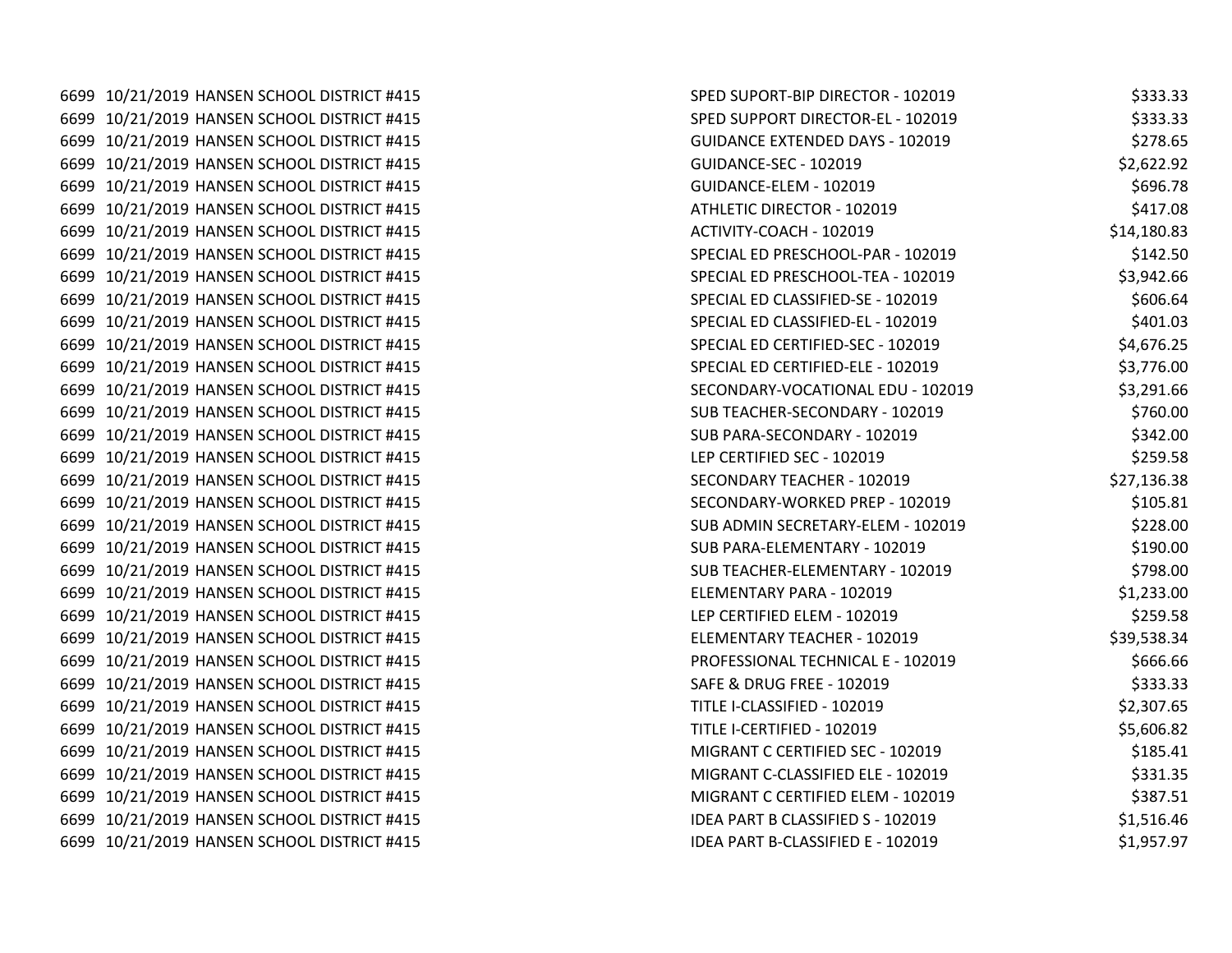| 6699 10/21/2019 HANSEN SCHOOL DISTRICT #415  |                       | IDEA PART B PRESCHOOL - 102019          | \$570.00   |
|----------------------------------------------|-----------------------|-----------------------------------------|------------|
| 6699 10/21/2019 HANSEN SCHOOL DISTRICT #415  |                       | MEDICIAD CLASSIFIED SEC - 102019        | \$3,521.72 |
| 6699 10/21/2019 HANSEN SCHOOL DISTRICT #415  |                       | MEDICAID-CLASSIFIED ELEM - 102019       | \$860.00   |
| 6699 10/21/2019 HANSEN SCHOOL DISTRICT #415  |                       | MEDICAID CERTIFIED-SEC - 102019         | \$2,445.33 |
| 6699 10/21/2019 HANSEN SCHOOL DISTRICT #415  |                       | MEDICIAD-CERTIFIED ELEM - 102019        | \$2,445.33 |
| 6699 10/21/2019 HANSEN SCHOOL DISTRICT #415  |                       | TITLE IV-CLASSIFIED - 102019            | \$483.75   |
| 6699 10/21/2019 HANSEN SCHOOL DISTRICT #415  |                       | RURAL EDUC CLASSIFIED-EL - 102019       | \$237.50   |
| 6699 10/21/2019 HANSEN SCHOOL DISTRICT #415  |                       | RURAL EDUC CERTEFIED SEC - 102019       | \$556.25   |
| 6699 10/21/2019 HANSEN SCHOOL DISTRICT #415  |                       | RURAL EDUC CERTFIED-ELEM - 102019       | \$556.25   |
| 6699 10/21/2019 HANSEN SCHOOL DISTRICT #415  |                       | 21st CENTURY-FOOD SERVIC - 102019       | \$158.40   |
| 6699 10/21/2019 HANSEN SCHOOL DISTRICT #415  |                       | 21ST CENTURY GRANT-CLASS - 102019       | \$2,427.75 |
| 6699 10/21/2019 HANSEN SCHOOL DISTRICT #415  |                       | 21st CENTURY GRANT DIREC - 102019       | \$2,834.52 |
| 6699 10/21/2019 HANSEN SCHOOL DISTRICT #415  |                       | 21st CENTURY GRANT-ENRIC - 102019       | \$391.50   |
| 6699 10/21/2019 HANSEN SCHOOL DISTRICT #415  |                       | 21st CENTURY GRANT-CERTI - 102019       | \$2,818.00 |
| 6699 10/21/2019 HANSEN SCHOOL DISTRICT #415  |                       | SCHOOL LUNCH-FFV - 102019               | \$127.40   |
| 6699 10/21/2019 HANSEN SCHOOL DISTRICT #415  |                       | SCHOOL LUNCH - 102019                   | \$4,310.38 |
| 6700 10/21/2019 HENDERSON RICHARD            | TWIN FALLS ID 83301   | MILEAGE TO MBST SPED LAW CONF-ELEM      | \$68.37    |
| 6700 10/21/2019 HENDERSON RICHARD            | TWIN FALLS ID 83301   | MILEAGE TO MBST SPED LAW CONF-HS        | \$68.37    |
| 6700 10/21/2019 HENDERSON RICHARD            | TWIN FALLS ID 83301   | MILEAGE TO REGION IV DIRECTORS MTG-ELEM | \$66.78    |
| 6700 10/21/2019 HENDERSON RICHARD            | TWIN FALLS ID 83301   | MILEAGE TO REGION IV DIRECTORS MTG-HS   | \$66.78    |
| 6701 10/21/2019 HERNANDEZ DACIA              | HANSEN ID 83334       | ** VOID **                              | \$0.00     |
| 6702 10/21/2019 HEUVEL DANEILLE              | KIMBERLY ID 83341     | MEALS WHILE AT TRAINING IN AUG          | \$44.35    |
| 6702 10/21/2019 HEUVEL DANEILLE              | KIMBERLY ID 83341     | MILAGE TO BOISE FOR TRAINING IN AUG     | \$144.16   |
| 6702 10/21/2019 HEUVEL DANEILLE              | KIMBERLY ID 83341     | MILEAGE TO BOISE FOR TRAINING IN OCT    | \$144.16   |
| 6702 10/21/2019 HEUVEL DANEILLE              | KIMBERLY ID 83341     | MEALS WHILE AT TRAINING IN OCT          | \$9.01     |
| 6703 10/21/2019 HOME DEPOT CREDIT SERV       | LOUISVILLE KY 40290   | TUBS FOR FOOD TRANSPORT FOR FFV PROGRAM | \$53.82    |
| 6703 10/21/2019 HOME DEPOT CREDIT SERV       | LOUISVILLE KY 40290   | TOOL SET FOR TRANSPORTATION             | \$113.97   |
| 6704 10/21/2019 IDAHO ASSOC. OF SCHOOL ADMIN | <b>BOISE ID 83705</b> | 2019 SUMMER CONF-R HENDERSON-ELEM       | \$145.00   |
| 6704 10/21/2019 IDAHO ASSOC. OF SCHOOL ADMIN | <b>BOISE ID 83705</b> | IASA MEMBERSHIP FEE-R HENDERSON-ELEM    | \$320.00   |
| 6704 10/21/2019 IDAHO ASSOC. OF SCHOOL ADMIN | <b>BOISE ID 83705</b> | IASA MEMBERSHIP FEE-R HENDERSON-HS      | \$320.00   |
| 6704 10/21/2019 IDAHO ASSOC. OF SCHOOL ADMIN | <b>BOISE ID 83705</b> | 2019 SUMMER CONF-K KELLY                | \$290.00   |
| 6704 10/21/2019 IDAHO ASSOC. OF SCHOOL ADMIN | <b>BOISE ID 83705</b> | IASA MEMBERSHIP FEE-H SKINNER           | \$690.00   |
| 6704 10/21/2019 IDAHO ASSOC. OF SCHOOL ADMIN | <b>BOISE ID 83705</b> | IASA MEMBERSHIP FEE-K KELLY             | \$705.00   |
| 6704 10/21/2019 IDAHO ASSOC. OF SCHOOL ADMIN | <b>BOISE ID 83705</b> | 2019 SUMMER CONF-H SKINNER              | \$290.00   |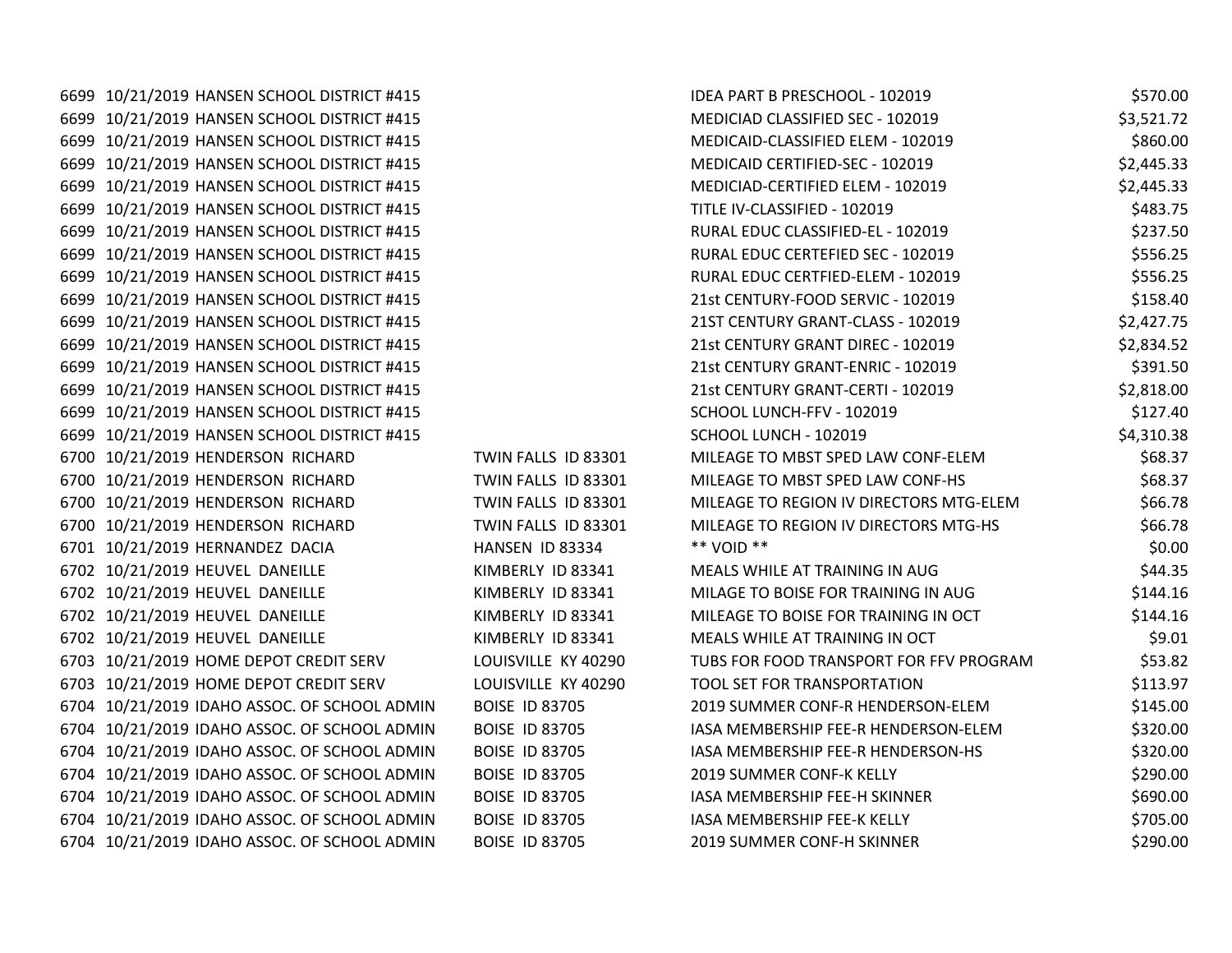| 6704 10/21/2019 IDAHO ASSOC. OF SCHOOL ADMIN | <b>BOISE ID 83705</b> | 2019 SUMMER CONF-D CARSON            | \$290.00   |
|----------------------------------------------|-----------------------|--------------------------------------|------------|
| 6704 10/21/2019 IDAHO ASSOC. OF SCHOOL ADMIN | <b>BOISE ID 83705</b> | IASA MEMBERSHIP FEE-D CARSON         | \$685.00   |
| 6704 10/21/2019 IDAHO ASSOC. OF SCHOOL ADMIN | <b>BOISE ID 83705</b> | 2019 SUMMER CONF-R HENDERSON-HS      | \$145.00   |
| 6705 10/21/2019 IDAHO POWER                  | SEATTLE WA 98124      | <b>ELEMENTARY</b>                    | \$1,191.63 |
| 6705 10/21/2019 IDAHO POWER                  | SEATTLE WA 98124      | JR/SR HIGH                           | \$1,460.55 |
| 6705 10/21/2019 IDAHO POWER                  | SEATTLE WA 98124      | <b>IRRIGATION PUMP</b>               | \$252.70   |
| 6705 10/21/2019 IDAHO POWER                  | SEATTLE WA 98124      | <b>FOOTBALL FIELD</b>                | \$26.90    |
| 6705 10/21/2019 IDAHO POWER                  | SEATTLE WA 98124      | <b>SOUTH MODULAR</b>                 | \$18.29    |
| 6705 10/21/2019 IDAHO POWER                  | SEATTLE WA 98124      | <b>PRESCHOOL</b>                     | \$32.37    |
| 6706 10/21/2019 CSA CONSULTING LLC           | <b>BOISE ID 83709</b> | MEDICAID ADMINISTRATIVE FEE          | \$40.71    |
| 6706 10/21/2019 CSA CONSULTING LLC           | <b>BOISE ID 83709</b> | MEDICAID ADMINISTRATIVE FEE          | \$42.48    |
| 6706 10/21/2019 CSA CONSULTING LLC           | <b>BOISE ID 83709</b> | MEDICAID ADMINISTRATIVE FEE          | \$42.35    |
| 6706 10/21/2019 CSA CONSULTING LLC           | <b>BOISE ID 83709</b> | MEDICAID ADMINISTRATIVE FEE          | \$42.35    |
| 6706 10/21/2019 CSA CONSULTING LLC           | <b>BOISE ID 83709</b> | MEDICAID ADMINISTRATIVE FEE          | \$40.71    |
| 6706 10/21/2019 CSA CONSULTING LLC           | <b>BOISE ID 83709</b> | MEDICAID ADMINISTRATIVE FEE          | \$101.19   |
| 6706 10/21/2019 CSA CONSULTING LLC           | <b>BOISE ID 83709</b> | MEDICAID ADMINISTRATIVE FEE          | \$101.19   |
| 6706 10/21/2019 CSA CONSULTING LLC           | <b>BOISE ID 83709</b> | MEDICAID ADMINISTRATIVE FEE          | \$42.48    |
| 6707 10/21/2019 IDAHO TRANSPORTATION DEPT    | <b>BOISE ID 83707</b> | PLATE C17706 EXEMPT REGISTRATION FEE | \$23.00    |
| 6707 10/21/2019 IDAHO TRANSPORTATION DEPT    | <b>BOISE ID 83707</b> | PLATE C2277 EXEMPT REGISTRATION FEE  | \$23.00    |
| 6707 10/21/2019 IDAHO TRANSPORTATION DEPT    | <b>BOISE ID 83707</b> | PLATE C9528 EXEMPT REGISTRATION FEE  | \$23.00    |
| 6707 10/21/2019 IDAHO TRANSPORTATION DEPT    | <b>BOISE ID 83707</b> | PLATE C2279 EXEMPT REGISTRATION FEE  | \$23.00    |
| 6707 10/21/2019 IDAHO TRANSPORTATION DEPT    | <b>BOISE ID 83707</b> | PLATE C2278 EXEMPT REGISTRATION FEE  | \$23.00    |
| 6708 10/21/2019 INTEGRATED TECHNOLOGIES      | TWIN FALLS ID 83303   | ELEM-XEROX 8/28-9/27                 | \$50.83    |
| 6708 10/21/2019 INTEGRATED TECHNOLOGIES      | TWIN FALLS ID 83303   | ELEM-XEROX 7/28-8/27                 | \$49.25    |
| 6708 10/21/2019 INTEGRATED TECHNOLOGIES      | TWIN FALLS ID 83303   | ELEM-M2794 8/19-9/18                 | \$247.39   |
| 6708 10/21/2019 INTEGRATED TECHNOLOGIES      | TWIN FALLS ID 83303   | ELEM-SHARP M410 8/15-9/14            | \$155.77   |
| 6708 10/21/2019 INTEGRATED TECHNOLOGIES      | TWIN FALLS ID 83303   | <b>FINANCE CHARGE</b>                | \$1.12     |
| 6708 10/21/2019 INTEGRATED TECHNOLOGIES      | TWIN FALLS ID 83303   | SECONDARY-SHARP M7135 9/3-10/2       | \$214.51   |
| 6708 10/21/2019 INTEGRATED TECHNOLOGIES      | TWIN FALLS ID 83303   | SECONDARY-SHARP M2111 8/28-9/27      | \$32.22    |
| 6708 10/21/2019 INTEGRATED TECHNOLOGIES      | TWIN FALLS ID 83303   | ELEM-SHARP M4010                     | \$175.58   |
| 6709 10/21/2019 INTERMOUNTAIN GAS            | <b>BOISE ID 83732</b> | JR/SR HIGH                           | \$39.36    |
| 6709 10/21/2019 INTERMOUNTAIN GAS            | <b>BOISE ID 83732</b> | AG BLDG                              | \$10.31    |
| 6709 10/21/2019 INTERMOUNTAIN GAS            | <b>BOISE ID 83732</b> | ELEMENTARY                           | \$15.59    |
| 6709 10/21/2019 INTERMOUNTAIN GAS            | <b>BOISE ID 83732</b> | PRESCHOOL                            | \$11.40    |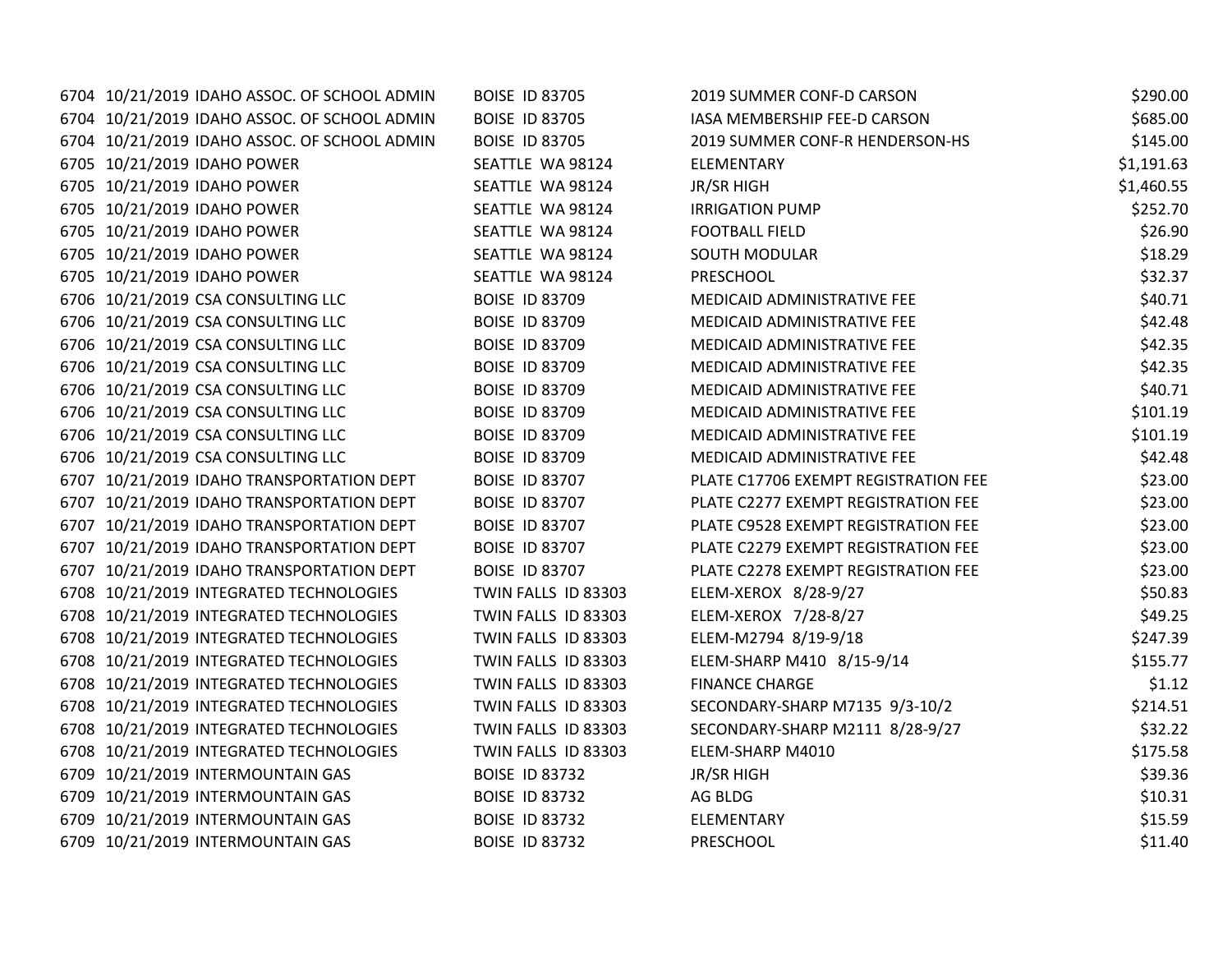| 6709 10/21/2019 INTERMOUNTAIN GAS         | <b>BOISE ID 83732</b>   | <b>NEW GYM</b>                            | \$9.79     |
|-------------------------------------------|-------------------------|-------------------------------------------|------------|
| 6710 10/21/2019 JACOBSON MEGAN            |                         | <b>SALES TAX</b>                          | \$9.14     |
| 6710 10/21/2019 JACOBSON MEGAN            |                         | SUMMER IMPACT PROGRAM SUPPLIES AT CSI     | \$152.28   |
| 6711 10/21/2019 KELLY KAYLA               | <b>BUHL ID 83316</b>    | MILEAGE TO BOISE FOR IASA                 | \$127.20   |
| 6711 10/21/2019 KELLY KAYLA               | <b>BUHL ID 83316</b>    | PARKING-advancED TRAINING                 | \$6.00     |
| 6712 10/21/2019 LAMMERS TRUCK CENTER      | TWIN FALLS ID 83301     | <b>BUS #6 STOPARM MOTER</b>               | \$150.00   |
| 6712 10/21/2019 LAMMERS TRUCK CENTER      | TWIN FALLS ID 83301     | <b>BUS #6 IDM FAULTY</b>                  | \$1,108.34 |
| 6713 10/21/2019 LYTLE SIGNS INC           | TWIN FALLS ID 83303     | REPAIR FLAG POLE IN FRONT OF HS           | \$364.36   |
| 6714 10/21/2019 MATHCOUNTS FOUNDATION     | ALEXANDRIA VA 22314     | <b>MATH COMPETITION</b>                   | \$157.50   |
| 6715 10/21/2019 MEADOW GOLD DAIRIES-BOISE | DENVER CO 80271-0960    | MILK                                      | \$1,999.26 |
| 6716 10/21/2019 NORCO                     | SALT LAKE CITY UT 84141 | <b>HAND SAW BLADE</b>                     | \$46.44    |
| 6717 10/21/2019 NU-VU GLASS               | TWIN FALLS ID 83301     | SERVICE ON HS SOUTHSIDE DOOR              | \$150.00   |
| 6717 10/21/2019 NU-VU GLASS               | TWIN FALLS ID 83301     | WINDOW OF EAST DOOR-ELEM                  | \$543.76   |
| 6718 10/21/2019 OFFICE DEPOT              | PHOENIX AZ 85038-9248   | TONER FOR HS LIBRARY                      | \$214.89   |
| 6719 10/21/2019 ON THE BALL PLUMBING      | KIMBERLY ID 83341       | PIPE LEAK IN THE WEIGHT RM AT HIGH SCHOOL | \$1,200.00 |
| 6720 10/21/2019 PACIFIC STEEL & RECYCLING | TWIN FALLS ID 83303     | <b>CLASSROOM SUPPLIES</b>                 | \$53.59    |
| 6721 10/21/2019 PARKINSON MARCELLA        | BURLEY ID 83318         | MILEAGE TO POWER UP FALL CONF             | \$191.86   |
| 6722 10/21/2019 PRIMARY THERAPY SOURCE    | TWIN FALLS ID 83301     | PT ELEM MEDICAID                          | \$586.50   |
| 6722 10/21/2019 PRIMARY THERAPY SOURCE    | TWIN FALLS ID 83301     | PT ELEM NON MEDICAID                      | \$138.00   |
| 6722 10/21/2019 PRIMARY THERAPY SOURCE    | TWIN FALLS ID 83301     | PT SECONDARY MEDICAID                     | \$138.00   |
| 6722 10/21/2019 PRIMARY THERAPY SOURCE    | TWIN FALLS ID 83301     | OT SECONDARY MEDICAID                     | \$138.00   |
| 6722 10/21/2019 PRIMARY THERAPY SOURCE    | TWIN FALLS ID 83301     | MILEAGE/PAPERWORK                         | \$389.03   |
| 6722 10/21/2019 PRIMARY THERAPY SOURCE    | TWIN FALLS ID 83301     | OT ELEM NON MEDICAID                      | \$138.00   |
| 6722 10/21/2019 PRIMARY THERAPY SOURCE    | TWIN FALLS ID 83301     | OT ELEM MEDICAID                          | \$707.25   |
| 6722 10/21/2019 PRIMARY THERAPY SOURCE    | TWIN FALLS ID 83301     | OT SECONDARY NON MEDICAID                 | \$276.00   |
| 6722 10/21/2019 PRIMARY THERAPY SOURCE    | TWIN FALLS ID 83301     | PT SECONDARY NON MEDICAID                 | \$345.00   |
| 6722 10/21/2019 PRIMARY THERAPY SOURCE    | TWIN FALLS ID 83301     | MILEAGE/PAPERWORK                         | \$389.02   |
| 6723 10/21/2019 RIDLEY'S                  | TWIN FALLS ID 83301     | FOOD & SUPPLIES FOR PRESCHOOL             | \$66.35    |
| 6724 10/21/2019 RUSH TRUCK CENTER         | DECATUR AL 35609        | REPLACEMENT HEADLIGHT ASSEMBLY FOR BUS    | \$379.90   |
| 6725 10/21/2019 SELECT SOURCE INC         | KIMBERLY ID 83341       | DRINKING FOUNTAIN REPAIR SUPPLIES         | \$22.38    |
| 6725 10/21/2019 SELECT SOURCE INC         | KIMBERLY ID 83341       | YARD REFLECTION SUPPLIES                  | \$20.56    |
| 6725 10/21/2019 SELECT SOURCE INC         | KIMBERLY ID 83341       | <b>CLEANING SUPPLIES FOR BUSES</b>        | \$11.66    |
| 6726 10/21/2019 ST. LUKES HEALTH SYSTEM   | BOISE ID 83701-1012     | DRIVER RANDOM DRUG TEST                   | \$9.33     |
| 6726 10/21/2019 ST. LUKES HEALTH SYSTEM   | BOISE ID 83701-1012     | DOT PHYSICAL- J LASSO                     | \$74.00    |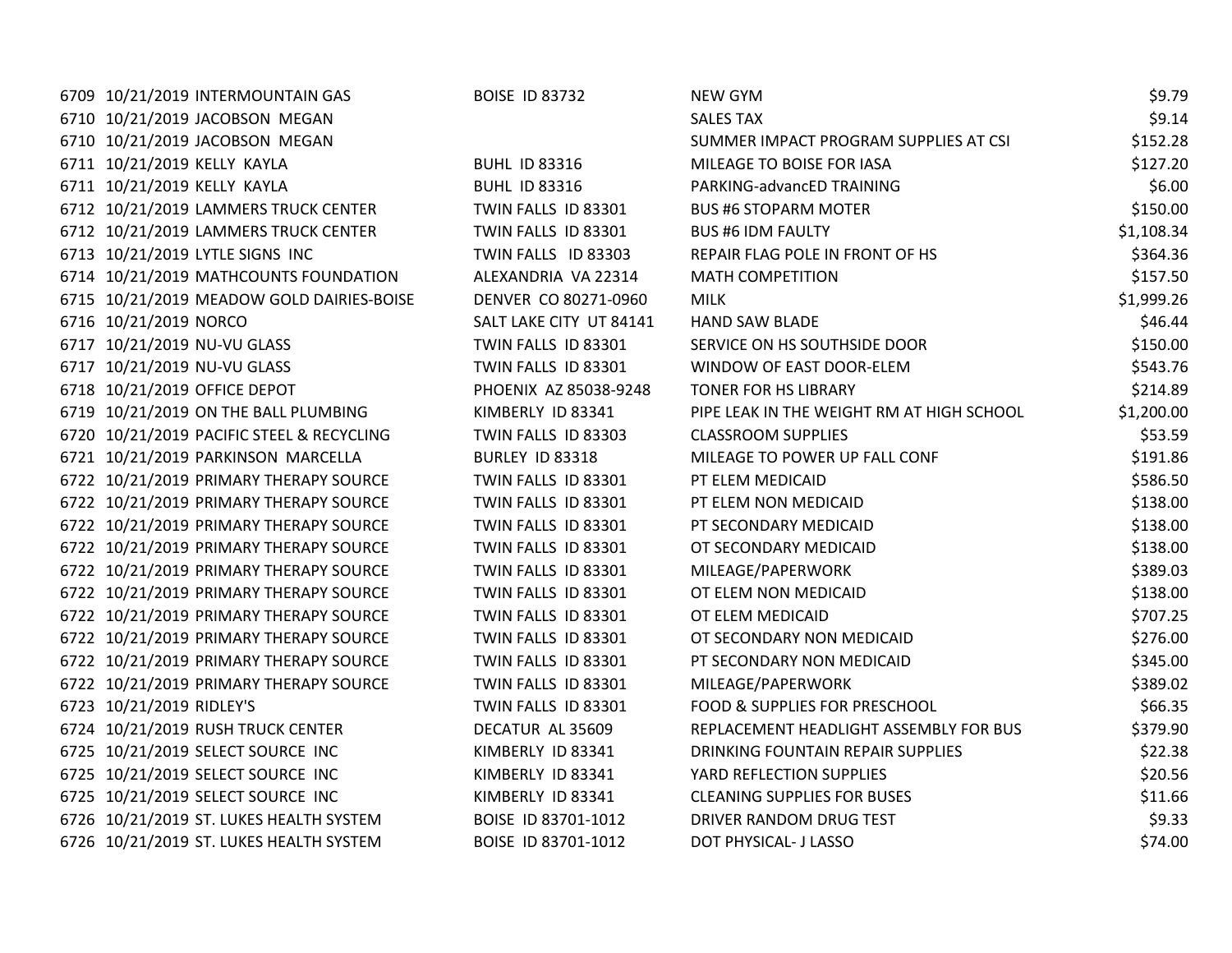| 6727 10/21/2019 SMITHS CUSTOMER CHARGES     | PITTSBURGH PA 15264    | <b>FRIDAY LUNCH ITEMS</b>                     | \$43.98    |
|---------------------------------------------|------------------------|-----------------------------------------------|------------|
| 6728 10/21/2019 TEK-HUT                     | TWIN FALLS ID 83301    | <b>INTERNET SERVICE-SEPT</b>                  | \$1,725.00 |
| 6728 10/21/2019 TEK-HUT                     | TWIN FALLS ID 83301    | <b>INTERNET SERVICE-OCT</b>                   | \$1,725.00 |
| 6729 10/21/2019 THE SPRINKLER SHOP INC      | PAUL ID 83347          | <b>SPRINKLER HEADS</b>                        | \$75.00    |
| 6730 10/21/2019 TOOLS FOR SCHOOLS           | EMMETT ID 83617        | <b>FOOD</b>                                   | \$3,730.44 |
| 6731 10/21/2019 INTERWORLD HIGHWAY LLC      | BOSTON MA02241         | <b>INFOCUS IN119HDx BULB</b>                  | \$208.75   |
| 6731 10/21/2019 INTERWORLD HIGHWAY LLC      | BOSTON MA 02241        | <b>SHIPPING</b>                               | \$15.20    |
| 6732 10/21/2019 UNIVERSITY OF IDAHO         | MOSCOW ID 83844        | FULL TIME AMERICORP- SITE FEE FOR IMPACT CLUB | \$5,000.00 |
| 6733 10/21/2019 VALLEY WIDE COOPERATIVE     | JEROME ID 83338        | <b>SCHOOL CAR FUEL</b>                        | \$32.59    |
| 6733 10/21/2019 VALLEY WIDE COOPERATIVE     | <b>JEROME ID 83338</b> | <b>FUEL CREDIT</b>                            | $-54.79$   |
| 6733 10/21/2019 VALLEY WIDE COOPERATIVE     | JEROME ID 83338        | YELLOW BUS FUEL                               | \$1,122.66 |
| 6733 10/21/2019 VALLEY WIDE COOPERATIVE     | JEROME ID 83338        | MOWER/TRIMMER FUEL                            | \$37.60    |
| 6734 10/21/2019 VERIZON WIRELESS            | DALLAS TX 75266-0108   | <b>CELL PHONES</b>                            | \$80.67    |
| 6735 10/21/2019 VISA                        | TWIN FALLS ID 83303    | PARENT/TEACHER CONFERENCE SCHEDULER           | \$100.00   |
| 6735 10/21/2019 VISA                        | TWIN FALLS ID 83303    | SPED LAW CONFERENCE-MR HENDERSON-ELEM         | \$175.00   |
| 6735 10/21/2019 VISA                        | TWIN FALLS ID 83303    | SPED LAW CONFERENCE-MR HENDERSON-HS           | \$175.00   |
| 6735 10/21/2019 VISA                        | TWIN FALLS ID 83303    | <b>SSD LUNCH ITEMS</b>                        | \$65.94    |
| 6735 10/21/2019 VISA                        | TWIN FALLS ID 83303    | <b>ACCREDITATION MTG IN BOISE</b>             | \$342.00   |
| 6735 10/21/2019 VISA                        | TWIN FALLS ID 83303    | PBIS BANNERS-ELEM PAID DISTRICT BACK          | \$752.21   |
| 6735 10/21/2019 VISA                        | TWIN FALLS ID 83303    | HOTEL FOR FACE CONF                           | \$137.00   |
| 6735 10/21/2019 VISA                        | TWIN FALLS ID 83303    | HOTEL RMS FOR SUMMIT CONF                     | \$327.00   |
| 6735 10/21/2019 VISA                        | TWIN FALLS ID 83303    | ROCKET MATH                                   | \$49.00    |
| 6735 10/21/2019 VISA                        | TWIN FALLS ID 83303    | <b>SSD LUNCH ITEMS</b>                        | \$43.96    |
| 6736 10/21/2019 VOCABULARYSPELLING CITY.COM | FT LAUDERDALE FL 33334 | K-6 SPELLING CITY MEMBERSHIP (3 YRS)          | \$1,458.00 |
| 6737 10/21/2019 WAYMENT BOB                 | HANSEN ID 83334        | DRIVER MEALS-ACTIVITIES                       | \$19.50    |
| 6738 10/21/2019 WORDEN VALERIA              | HANSEN ID 83334        | DRIVER MEALS-ACTIVITIES                       | \$71.50    |
| 6739 10/21/2019 ZANER-BLOSER INC            | COLUMBUS OH 43260      | HANDWRITING GRADE K LRG CLASSROOM PKG         | \$299.75   |
| 6739 10/21/2019 ZANER-BLOSER INC            | COLUMBUS OH 43260      | HANDWRITING GRADE 3 LRG CLASSROOM PKG         | \$299.75   |
| 6739 10/21/2019 ZANER-BLOSER INC            | COLUMBUS OH 43260      | HANDWRITING GRADE 3 STUDENT EDITION           | \$59.95    |
| 6739 10/21/2019 ZANER-BLOSER INC            | COLUMBUS OH 43260      | <b>SHIPPING &amp; HANDELING</b>               | \$129.49   |
| 6739 10/21/2019 ZANER-BLOSER INC            | COLUMBUS OH 43260      | HANDWRITING GRADE 1 STUDENT EDITION           | \$59.95    |
| 6739 10/21/2019 ZANER-BLOSER INC            | COLUMBUS OH 43260      | HANDWRITING GRADE 1 LRG CLASSROOM PKG         | \$299.75   |
| 6739 10/21/2019 ZANER-BLOSER INC            | COLUMBUS OH 43260      | HANDWRITING GRADE K STUDENT EDITION           | \$59.95    |
| 6739 10/21/2019 ZANER-BLOSER INC            | COLUMBUS OH 43260      | HANDWRITING GRADE 2 STUDENT EDITION           | \$59.95    |